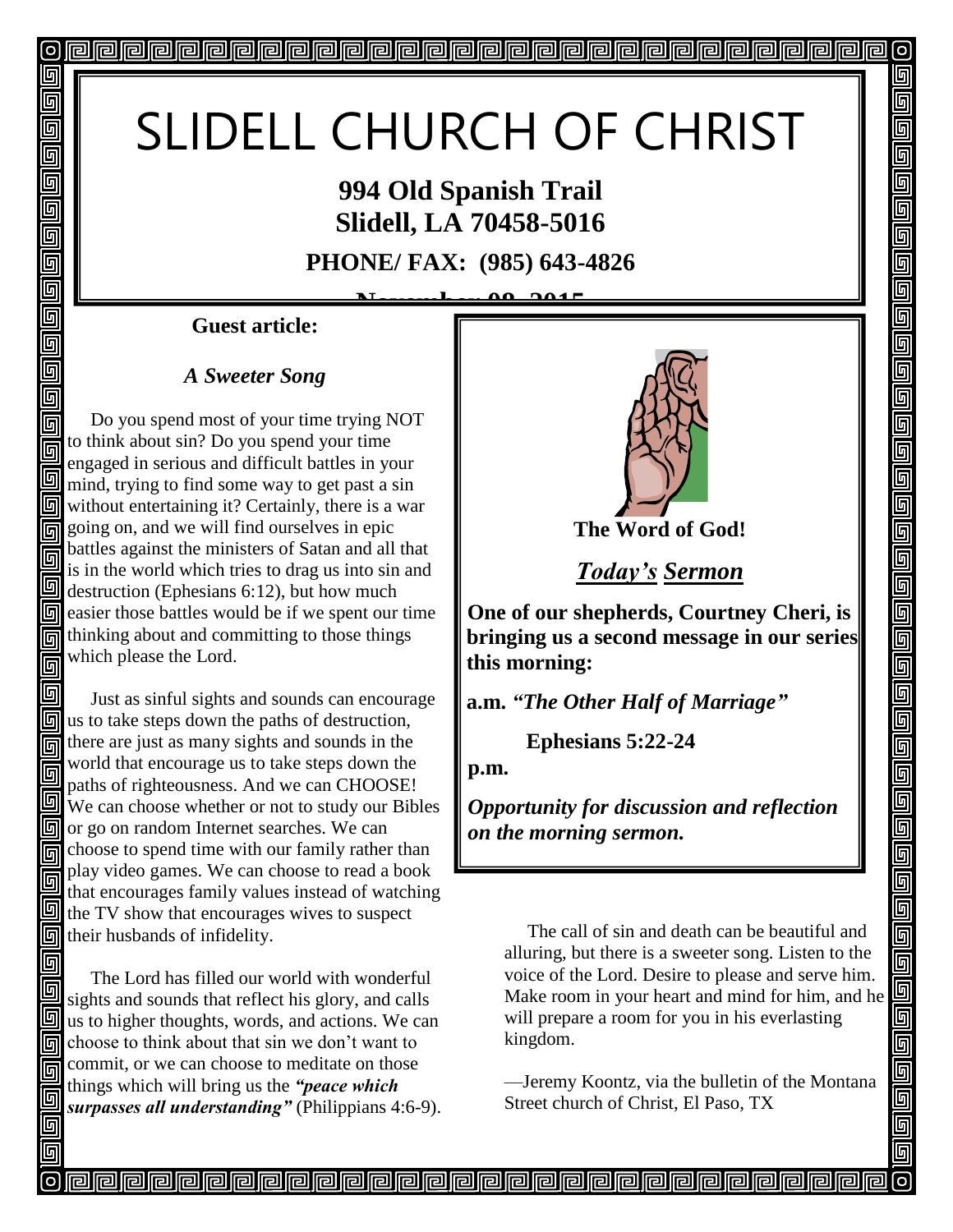$\boldsymbol{\mathsf{D}}$  $\boldsymbol{\circ}$ 

## Welcome Visitors!

回

回

同  $\overline{\overline{\mathbb{G}}}$ 

Ō<br>O

画

回

回 靣 回

**G** 

回 回 回 回

回

同

回

回

回  $\overline{\mathbb{D}}$ 

Ō

回  $\overline{\overline{\mathbb{G}}}$ 面

靣 回 Ō 回  $\overline{\mathbb{G}}$ 回 回 回 回

回 同

同

回

**We are pleased to have the opportunity to welcome you to our service. We think you will find our congregation family to be one that enthusiastically embraces newcomers and warmly welcomes them into our fellowship. We hope you feel right at home as you join us in worship, praise and thanksgiving.**

~ ~ ~ ~ ~ ~ ~ ~ ~ ~

Funds Collected for South Carolina Flooding Disaster Relief

 Two Sundays ago our congregation held a special contribution for disaster relief to alleviate the suffering of victims of the recent severe flooding in South Carolina. We collected **同** \$2,000.00 on this occasion, which our elders then forwarded to the fine brethren at the Churches of Christ Disaster Relief Effort in Nashville to support their relief work in the stricken area.

Sermon Series Reminder!

~ ~ ~ ~ ~ ~ ~ ~ ~ ~ ~

Continuing our Sunday morning sermon series on discerning God's will as it pertains to matters of marriage, divorce and remarriage, one of our shepherds, Courtney Cheri, is presenting his second message this morning. All three of our elders are planning on taking turns to preach most of the remaining sermons.

Anticipated New Arrivals!

 $\sim \sim \sim \sim \sim \sim \sim \sim \sim \sim$ 

 **Erin Carter Taylor** (Joyce Carter's granddaughter) - expecting little boy around 28 February.

 **Jaimie Sparks** is expecting a baby in March. Pray for mother and child's good health throughout her pregnancy.

#### "*REMEMBER IN PRAYER*



# " *ENCOURAGE"*

回

回

可

回

 $\overline{\mathsf{q}}$  $\overline{\overline{\mathsf{g}}}$ 

9000

<u>ele</u>

<u>ololo d</u>

ud al

<u>Fieir</u>

<u>同</u>

<u>a</u>

5

 $\boxed{0}$ 

回回回

واواواواواواواواواوا

画画

 $\overline{\mathsf{G}}$ 

回

With Visits, Calls, & Cards

 **Roger Waters** (Shirley Fowler's brother, of Granada, MS) - just diagnosed with lung cancer.

 **Tom Woods** (husband of Jesse Fowler's niece) - has colon cancer that has metastasized into his lungs.

 **Cindy Casey** - released from Northshore Ochsner Hospital yesterday following a successful removal of a single arterial blockage in her heart. Tests reveal no further blockages.

 **Daniel Alderete -** former member here, has moved to his father's hometown of San Antonio, where he is hospitalized with two newly discovered malignant and inoperable brain tumors. Doctors give him no more than a year to live. You can communicate with Dan by friending him on Facebook, or by writing to him at his father's address:

> Daniel Alderete 3210 Rosette Dr San Antonio, TX 78247

 **NOTE**: It is necessary in correspondence to refer to him as "Daniel" instead of "Dan," since his father also goes by "Dan" at this address.

 **Dan Ledford** (a preacher of the church in Alabama) - diagnosed as having a brain tumor.

 **The family of Mrs. Carlson** (of Slidell, a friend of the family of Kathy Pederson) - passed away suddenly on 26 Oct.

 **Anna Jones** (Mr. Dale's daughter) - had successful surgery last Tuesday which removed a 99% carotid artery blockage.

 **The family of Tom Kendrick** (Linda Cheri's older brother) - who passed away in Orlando, Florida recently last week following an illness.

 **Larry Covington** (co-worker of Dorsie's) hospitalized in an ICU in Jackson, MS with breathing difficulties and low oxygen.

**Peopopopopopopopopopopopopopopop**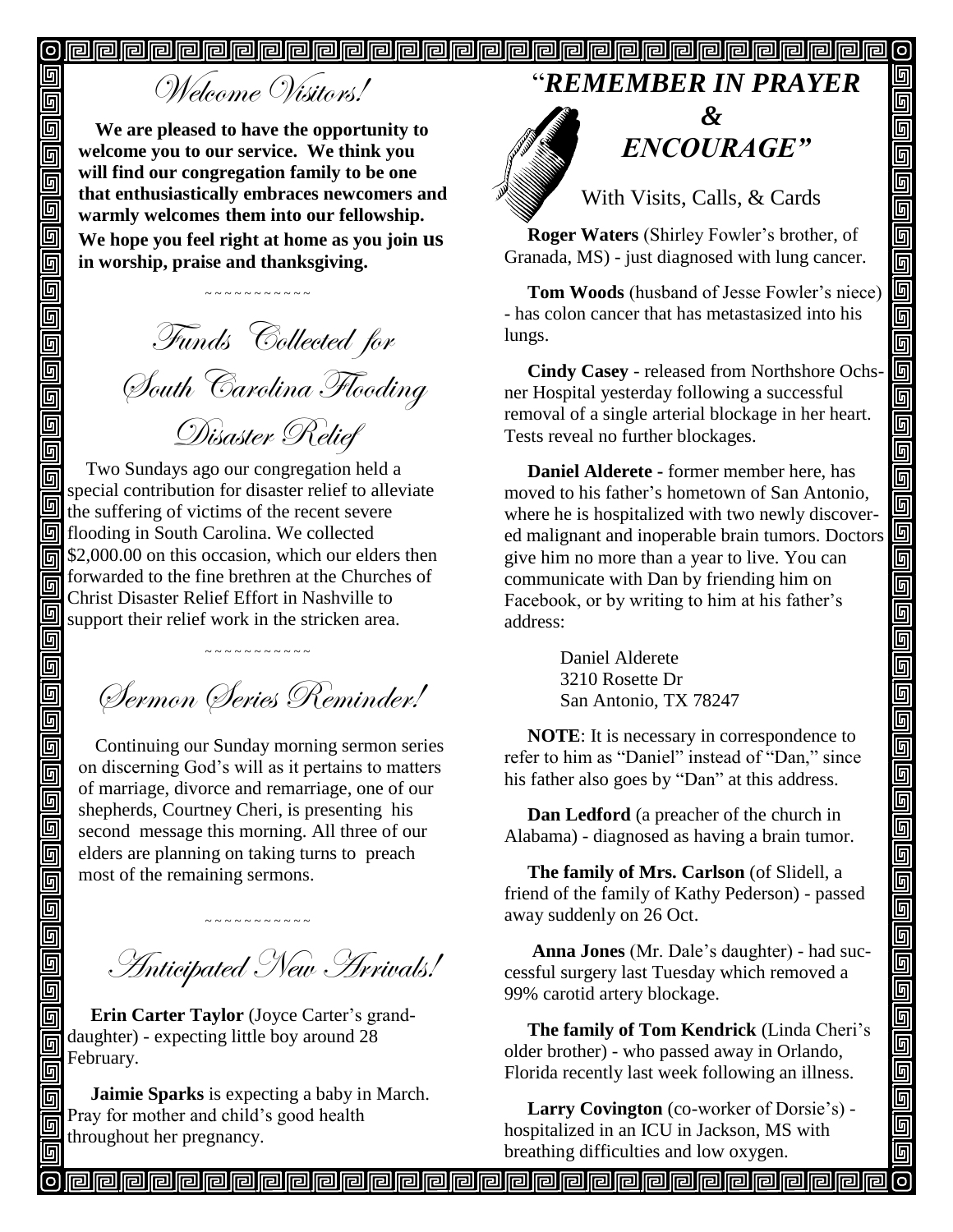#### <u>o popopopopopopopopopopopopopopopopop</u>

同 **The family of Kathleen Nassar** (a friend of **同 Sarah Schillinger Ridner)** - recently found deceased in her home in Tullahoma, TN.

同  **Rose Acker** - is experiencing periodic brief hospitalizations for congestive heart fluid  $\mathbb{R}$  retention

Π  **Ronald Molina** (Gerald's brother, in E. Ten- $\overline{\overline{\mathbb{F}}}$  nessee) - receiving radiation treatments for prostate cancer. 同

回  **Akram & Martha Mustafa** (Nayla's parents) -  $\overline{\mathbb{F}}$  have travelled to his hometown of Ramallah, Palestine, for business during a time of heightened  $\Box$  Falestinic, to because  $\Box$   $\Box$  $\Box$  their safety and that they will soon be able to conclude their business and return home to Slidell

同  **Claudia Molina** - healing well from a nerveblock pain therapy procedure in here leg last Monday.

回  **Roger Whitley** (in-law of the Moragnes) - **同** suffering from emphysema in North Carolina.

回  **Angel Mangus** (of Houston, TX, niece of Carl  $\boxed{9}$  Mangus) - afflicted with inoperable stage 4 brain  $\overline{\mathbb{G}}$  cancer.

回 **Jase Roig** (premature infant son of Colton  $\boxed{5}$  Roig) - pray for God's healing hand to be upon  $\overline{\text{m}}$  through his long-term health problems of an arachnoid cyst in his brain, and cardiac openings 回 that have not yet healed. 同

 **Jessica Jackson** (daughter of a friend of 6 George Roig) - age 26, suffering chronic  $\Box$  beadaches and depression which have only  $\overline{\mathbb{S}}$  recently begun.

回  **Marie Peterson**- recovering at home from **n** recent surgery.

回 **Tod Grabert -** recovering at home in Lafourche Parish from recent serious back **S** surgery. 回

回

 **Walter Acker, Jr.** ("Butch") - suffering chest pains and has been recently been hospitalized.

回  **Kathy Mathern** (Bridget Carter's mother) - 回 recovering well in Metairie following recent knee **S** surgery.

 **Mildred Tymkiw** - continuing her recovery at her daughter's home here in Slidell with the complication of renewed fluid build-up following her recent heart-valve surgery. Her doctors think she has a prolonged period ahead of her before attaining full recovery.

 $\left[ \circ \right]$ 

回 回

gaaaaaaaaaaa

 $\overline{\overline{\mathsf{g}}}$ 

回 靣 靣

<u>iaja</u>

<u>g al</u>

回 画

回 画

a a a a a a a

90<br>90

<u>同同</u>

回 回

 **Jerry Kimbrough** (former member here, now at the church of Christ at S. Baton Rouge) - diagnosed with cancer in his eye, and will be undergoing chemotherapy soon. Î

 **Shirley Ervin** - thanksgiving that she is healing following recent neck surgery and is striving now to return to normal activity levels.

 **Stephanie Smith** (sister of Kevin Cox) - needs surgery for her right shoulder, but a calcium deficiency won't permit this now.

**Zach Steele** - suffering now from abnormal cells in his blood called myelodysplastic syndrome (MDS). It is what can be called a "second cancer." It's not cancer, but can be, and in his case is a result/side effect of previous treatments for cancer.

Zach will be having chemo and selective radiation treatments periodically for the foreseeable future.

**Rosa Nuñez** (good friend of the Vargas family) - having serious painful health problems.

Linda **Kelterborn** (Margaret's niece) recovering from recent hip replacement surgery in Michigan.

**Jessica Fowler** (Jesse and Shirley's granddaughter, a resident of Lockport, LA**) -** facing severe personal problems.

**Terri Jones** - pray that she'll come to feel better through her negative phases in her Epstein-Barr disorder.

**Dale Epperley** - awaiting a new prosthesis that will relieve the pain and inflammation in his leg.

**Gerald Molina** - still seeing doctors for spinal stenosis.

**Sharon Honoré** (sister of Anita, and a member at the Crowder Blvd. church) - has